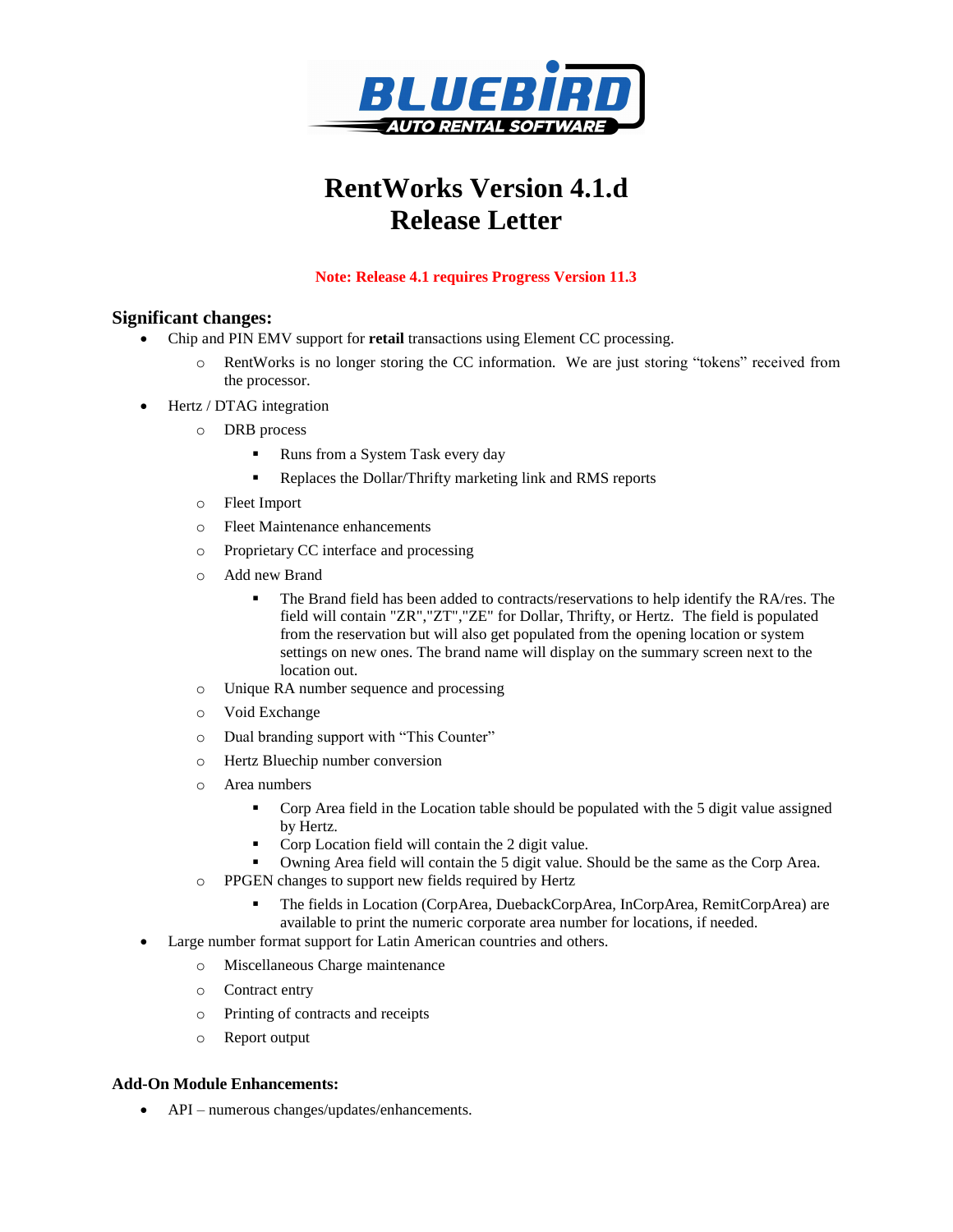Reynolds Interface : The OLE DB was replaced with APIs.

### **New Products/Add-on Modules:**

Economy Reservation Link using XML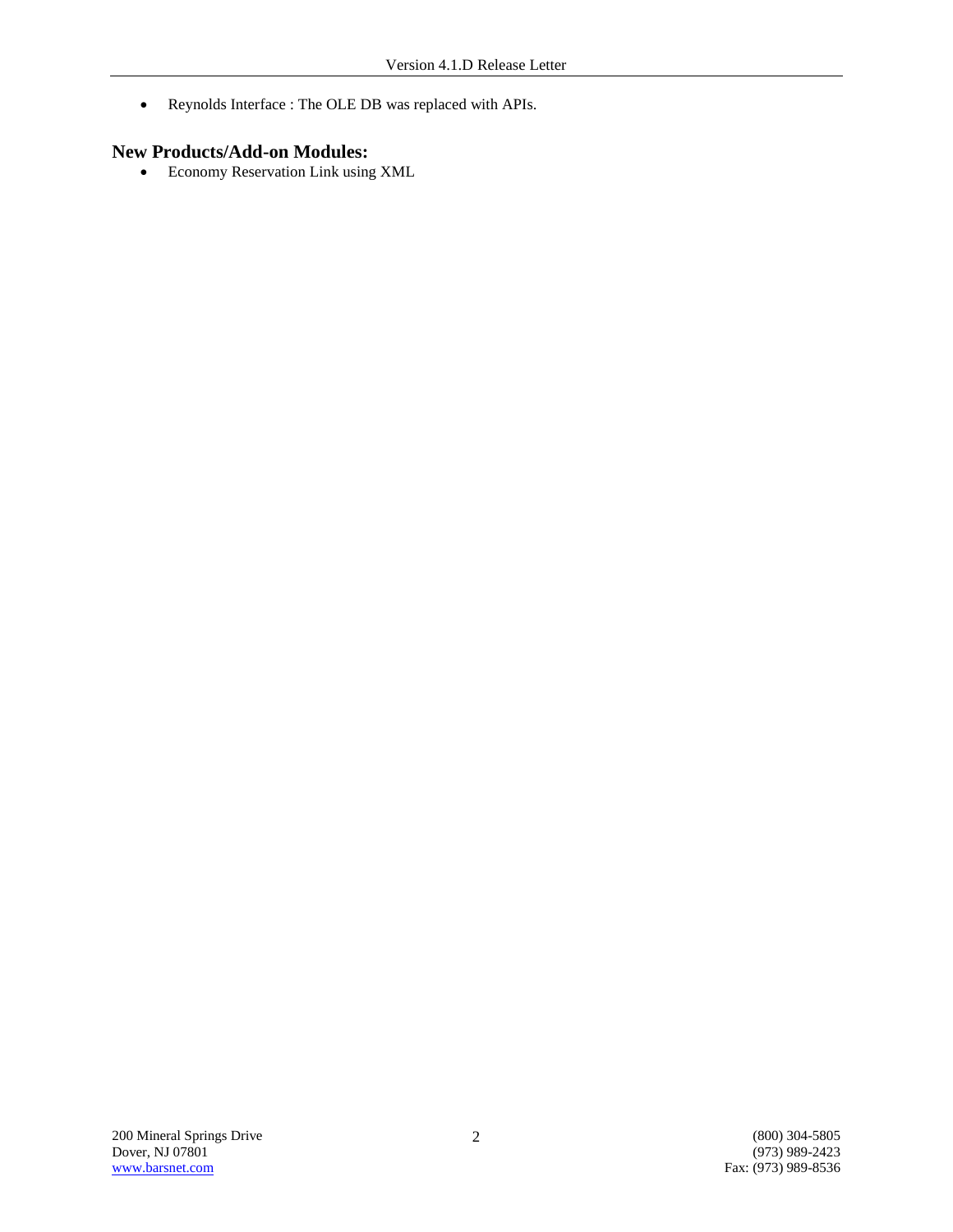| SAR#    | Program      | <b>Description</b>                                                                                                           |
|---------|--------------|------------------------------------------------------------------------------------------------------------------------------|
| Level 1 |              |                                                                                                                              |
| 9669    | <b>CCPRO</b> | Create a new CC process for Element triPOS, chip/pin EMV.                                                                    |
| various | Counter      | Add support for Latin America and other counties whose currency requires a larger<br>field format.                           |
| various | Hertz        | Hertz integration project.                                                                                                   |
| Level 2 |              |                                                                                                                              |
| 9747    | <b>CCPRO</b> | Change Element interface to allow separate TIDs to be assigned to each terminal to<br>meet MasterCard requirements.          |
| 6910    | Counter      | In the Res Planner, the due back date is being ignored for vehicles that are on a non-<br>revenue tickets and repair orders. |
| 9279    | Counter      | Add a maximum number of Open rental agreements allowed for local company.                                                    |
| 9600    | Counter      | Move the availability/utilization counts to the database so the calculations will run<br>faster.                             |
| 9709    | Counter      | Disappearing payment records that exist at the CC processor.                                                                 |
| 9802    | Counter      | When honoring a reservation in Loaner Rental Entry, the Source and Referrals from<br>the reservation are lost.               |
| 9437    | Reports      | Custom batch email invoice/receipt processing - Scot Group.                                                                  |
|         |              |                                                                                                                              |

## Level 3

| 9733                      | <b>API</b>   | The OTA / RezPower / Rent-A-Wreck reservation requests can use fees with very                                                                                                                      |  |
|---------------------------|--------------|----------------------------------------------------------------------------------------------------------------------------------------------------------------------------------------------------|--|
|                           |              | long codes/descriptions.                                                                                                                                                                           |  |
| various                   | <b>API</b>   | Various changes/updates to the API processing.                                                                                                                                                     |  |
| 9854                      | <b>CCPRO</b> | Modify Element draft capture process to accommodate multiple TIDs per location<br>logic.                                                                                                           |  |
| 9780                      | Claims       | Add a column for the RA# to the Excel output of the Claims Report.                                                                                                                                 |  |
| 9486                      | Counter      | Free miles not calculated correctly when you edit the rate line and adjust the number<br>of days charged.                                                                                          |  |
| 9672                      | Counter      | The Modify Closed privilege allows access to the Summary tab, but nothing else.                                                                                                                    |  |
| 9673                      | Counter      | When the multi-branding logic adjusts the pickup location while opening a rez into a<br>contract, the new RA# is fetched from the terminal settings location rather than the<br>adjusted location. |  |
| 9721                      | Counter      | When fuel and RSC are included in a tour, the RSC charge is charged to the renter,<br>not the tour operator.                                                                                       |  |
| 9722                      | Counter      | Recalculate tour charges and update the payment when something changes the tour<br>portion of the contract.                                                                                        |  |
| 9744                      | Counter      | Expand the note field to 8,000 characters.                                                                                                                                                         |  |
| 9752                      | Counter      | Output to Excel and Progress 11.5, correction                                                                                                                                                      |  |
| 9764                      | Counter      | After adding a non-taxable misc charge, taxes are applied anyway with "recalc" or<br>the addition of a payment.                                                                                    |  |
| 9820                      | Counter      | Increase the rate rule disclosure field format.                                                                                                                                                    |  |
| 9683                      | DataLinks    | Allow local creation of corporate customers governed by CF A1123.                                                                                                                                  |  |
| 9717                      | Hertz        | Vehicles with a 'Ground Now' or 'Ground today or before' maintenance alert can be<br>rented by everybody.                                                                                          |  |
| 9655                      | Interfaces   | Jump Drive updates.                                                                                                                                                                                |  |
| 200 Mineral Springs Drive |              | 3<br>$(800)$ 304-5805                                                                                                                                                                              |  |
| Dover, NJ 07801           |              | $(973)$ 989-2423                                                                                                                                                                                   |  |
| www.barsnet.com           |              | Fax: (973) 989-8536                                                                                                                                                                                |  |